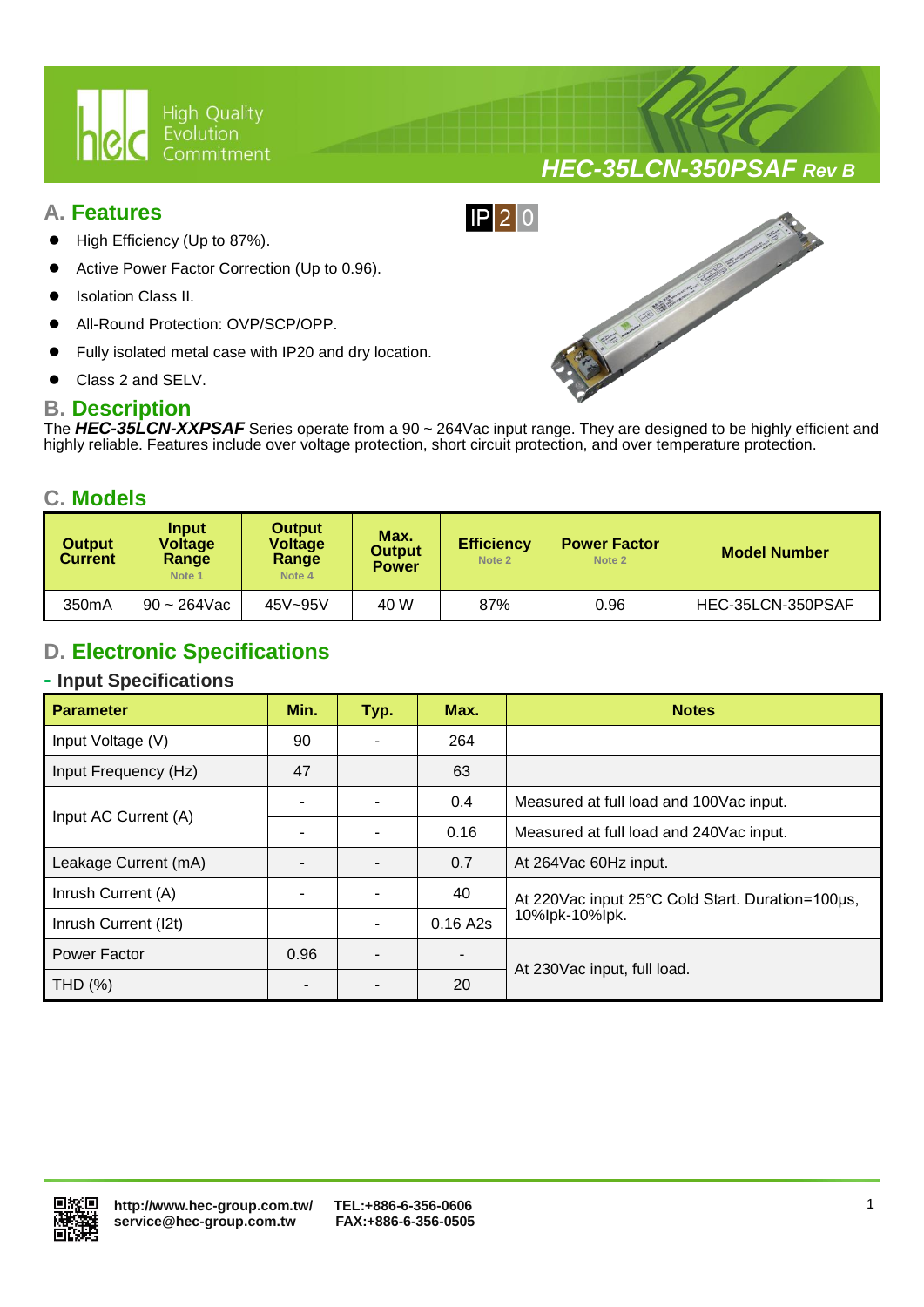

Ι



#### **- Output Specifications**

| <b>Parameter</b>             | Min. | Max.<br>Typ. |       | <b>Notes</b>                                                                                           |  |
|------------------------------|------|--------------|-------|--------------------------------------------------------------------------------------------------------|--|
| Output Current (mA)          |      |              |       |                                                                                                        |  |
| $I_0 = 350$ mA               | 333  |              | 368   |                                                                                                        |  |
| No Load Output Voltage (V)   |      |              | 100   | There will be no damage or hazardous conditions                                                        |  |
| $I_0 = 350 \text{ mA}$       |      |              |       | occurred with no loading.                                                                              |  |
|                              |      |              | 10%   | Measured by 20 MHz bandwidth oscilloscopes and<br>the output paralleled a 0.1 uF ceramic capacitor and |  |
| Output Ripple Voltage (V)    |      |              | Vomax | a 10uF electrolytic capacitor.                                                                         |  |
| Output Voltage Overshoot (%) |      |              | 110   | At full load condition.                                                                                |  |
| Line Regulation (%)          |      |              | ±3    |                                                                                                        |  |
| Load Regulation (%)          |      |              | ±5    |                                                                                                        |  |
| Turn-on Delay Time (s)       |      | 0.5          | 1.0   | Measured at 220Vac input.                                                                              |  |

#### **- General Specifications**

| <b>Parameter</b>                                 | Min.    | Typ.                           | Max.                     | <b>Notes</b>                                                                                                                       |  |  |
|--------------------------------------------------|---------|--------------------------------|--------------------------|------------------------------------------------------------------------------------------------------------------------------------|--|--|
| Efficiency (%)                                   |         |                                | 87                       |                                                                                                                                    |  |  |
| $I_0 = 350$ mA                                   |         |                                |                          | Measured at full load and 120 Vac input.                                                                                           |  |  |
| Efficiency (%)                                   |         |                                |                          |                                                                                                                                    |  |  |
| $I_0 = 350$ mA                                   |         |                                | 86                       | Measured at full load and 220Vac input.                                                                                            |  |  |
| MTBF (hours)                                     | 320,000 |                                |                          | Measured at full load 50°C ambient temperature<br>(MIL-HDBK-217F).                                                                 |  |  |
| Life Time (hours)                                |         | 100,000                        | $\overline{\phantom{a}}$ | Measured at rated input voltage with full load, Case<br>temperature=60°C @ Tc point.See life time vs. Tc<br>curve for the details. |  |  |
| Case Temperature (°C)                            |         |                                | 70                       |                                                                                                                                    |  |  |
| Dimensions Millimeters ( $L \times W \times H$ ) |         | $270 \times 43.85 \times 26.2$ |                          |                                                                                                                                    |  |  |
| Net Weight (g)                                   |         |                                |                          |                                                                                                                                    |  |  |

## **- Protection Functions**

| <b>Parameter</b>                | Min.<br>Max.<br><b>Notes</b><br>Typ.                                                                                                                          |  |       |                                                                                              |  |
|---------------------------------|---------------------------------------------------------------------------------------------------------------------------------------------------------------|--|-------|----------------------------------------------------------------------------------------------|--|
| Over Voltage Protection         |                                                                                                                                                               |  | 1.50  | Hiccup mode. The power supply shall be<br>self-recovery when the fault condition is removed. |  |
|                                 |                                                                                                                                                               |  | Vomax |                                                                                              |  |
| <b>Short Circuit Protection</b> | No damage shall occur when any output operating in a short circuit condition. The<br>power supply shall be self-recovery when the fault condition is removed. |  |       |                                                                                              |  |

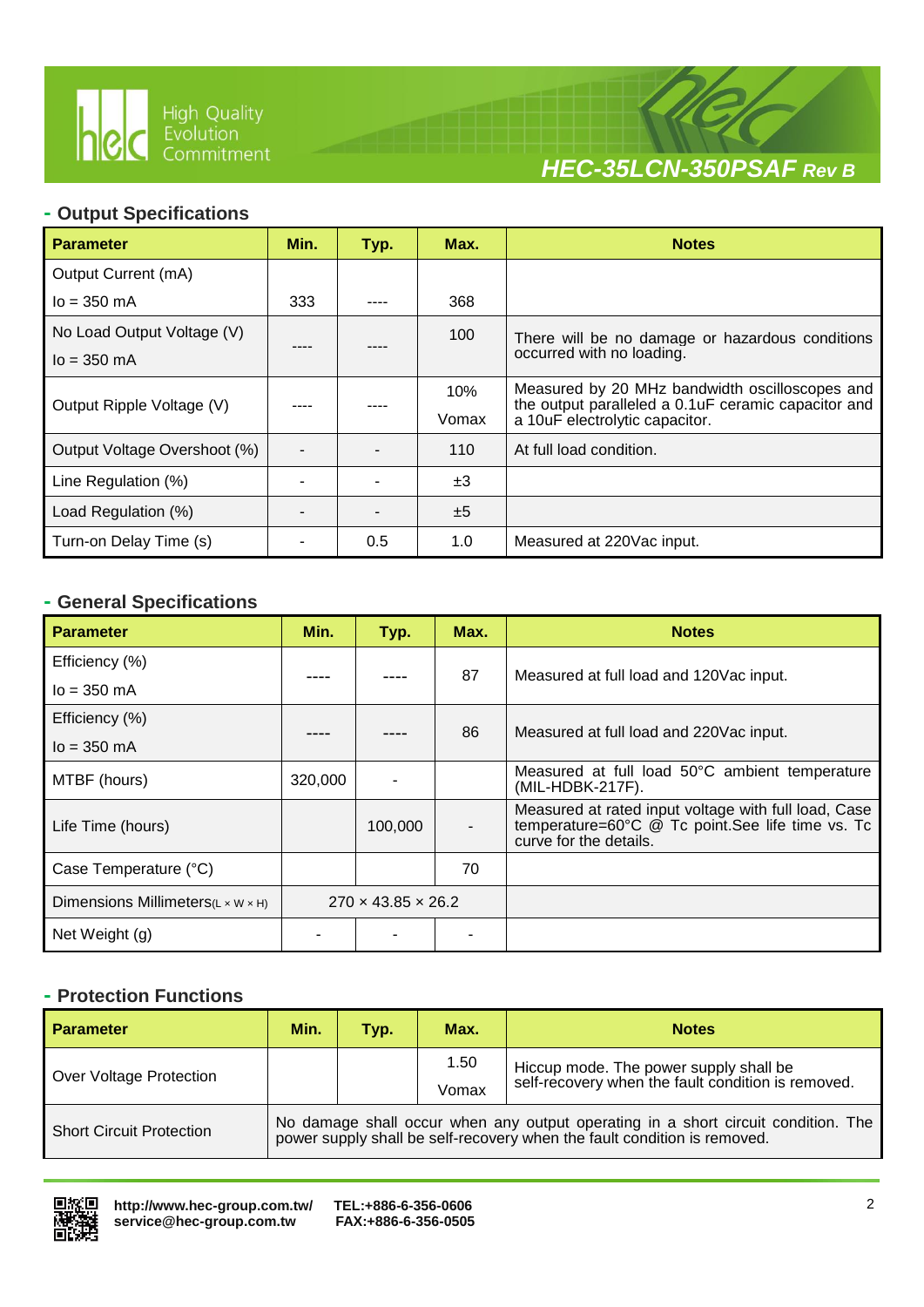



#### **- Environmental Specifications**

Ι

| <b>Parameter</b>           | Min.  | Typ. | Max.  | <b>Notes</b>                                                        |
|----------------------------|-------|------|-------|---------------------------------------------------------------------|
| Operating Temperature (°C) | -30   |      | $+60$ | Humidity: 20% RH to 80% RH; See Derating Curve for<br>more details. |
| Storage Temperature (°C)   | $-30$ |      | $+80$ | Humidity: 10% RH to 90% RH.                                         |

#### **- Safety and EMC Compliance**

| <b>Safety Category</b> | <b>Standard</b>                                                            |
|------------------------|----------------------------------------------------------------------------|
| <b>PSE</b>             | Ministerial Ordinance Clause 1: Appendix 8 1, 2(102) DC Power Supply Unit  |
| <b>CE</b>              | EN 61347-1, EN61347-2-13.                                                  |
| <b>EMI Standards</b>   | <b>Notes</b>                                                               |
| EN 55015               | Conducted emission Test & Radiated emission Test.                          |
| EN 61000-3-2           | Harmonic current emissions.                                                |
| EN 61000-3-3           | Voltage fluctuations & flicker.                                            |
| FCC Part 15            | FCC 47 CFR Part 15 Subpart B, ICES-003 Issue 4 ANSI C63.4-2003             |
| <b>EMS Standards</b>   | <b>Notes</b>                                                               |
| EN 61000-4-2           | Electrostatic Discharge (ESD): 8 KV air discharge, 4 KV contact discharge. |
| EN 61000-4-3           | Radio-Frequency Electromagnetic Field Susceptibility Test-RS.              |
| EN 61000-4-4           | Electrical Fast Transient / Burst-EFT: Level 2, Criteria A.                |
| EN 61000-4-5           | Surge Immunity Test: AC Power Line: line to line 1 KV.                     |
| EN 61000-4-6           | Conducted Radio Frequency Disturbances Test-CS.                            |
| EN 61000-4-8           | Power Frequency Magnetic Field Test.                                       |
| EN 61000-4-11          | Voltage Dips.                                                              |
| EN 61547               | Electromagnetic Immunity Requirements Applies To Lighting Equipment.       |

#### **Notes:**

- 1. Normal input voltage range 100~240Vac.
- 2. Measured at input 220V with a full load.
- 3. All specifications are typical at 25 °C unless otherwise stated.
- 4. Constant current operation region is preferably 50%~100% rated output voltage. This is the suitable operation region for LED related applications, but please reconfirm special electrical requirements for some specific system design.
- 5. Derating may be needed under low input voltages. Please check the static curve for more details.
- 6. The power supply is considered as a component that will be operated in combination with final equipment. Since EMC performance will be affected by the complete installation, the final equipment manufacturers must re-qualify EMC Directive on the complete installation again

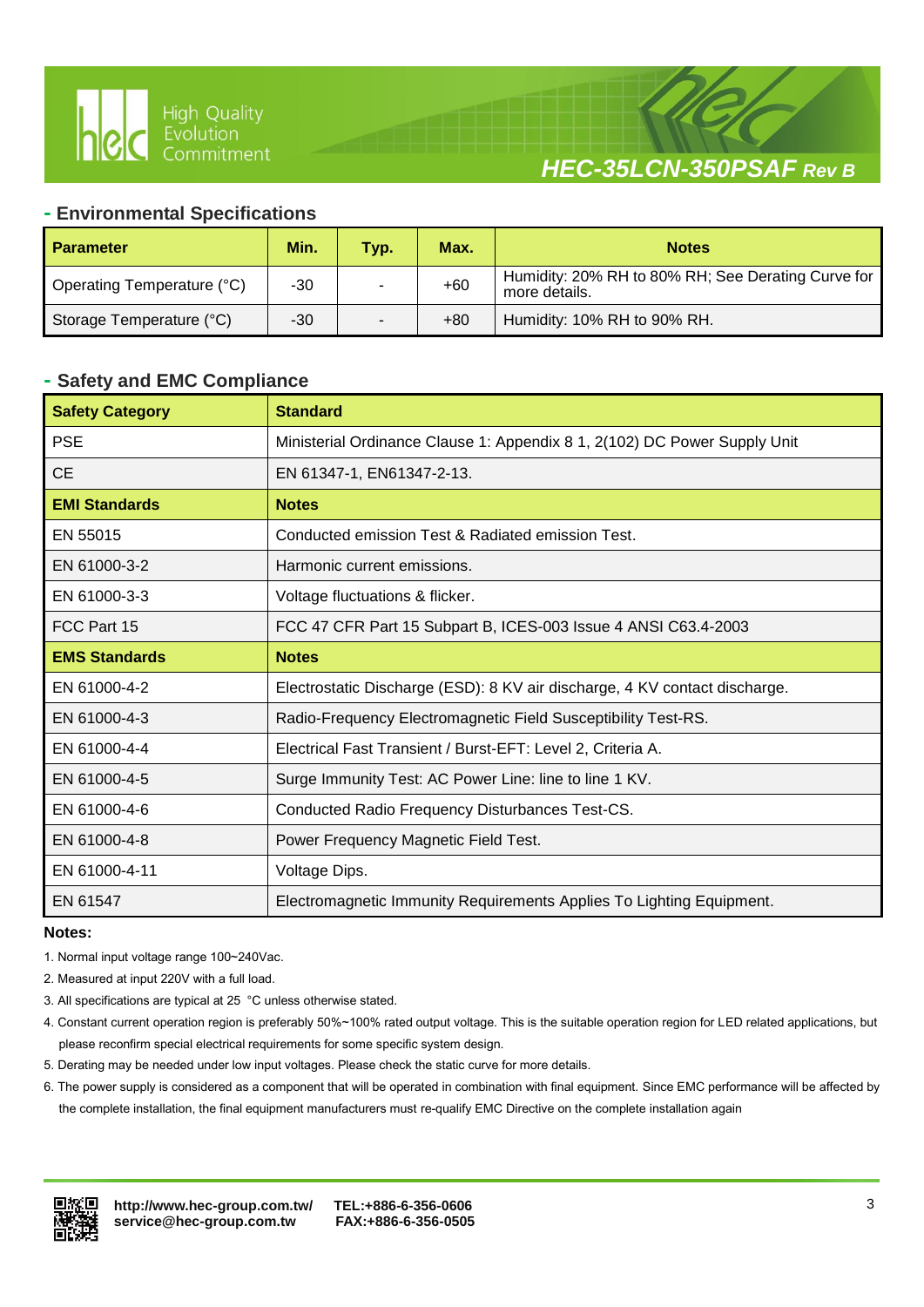

*HEC-35LCN-350PSAF Rev B*

## **E. Electronic Curve**

#### **- Derating Curve - Static Curve**



Ι



### **- Power Factor Characteristics Curve - Efficiency Characteristics Curve**



Efficnency vs. Output Voltage



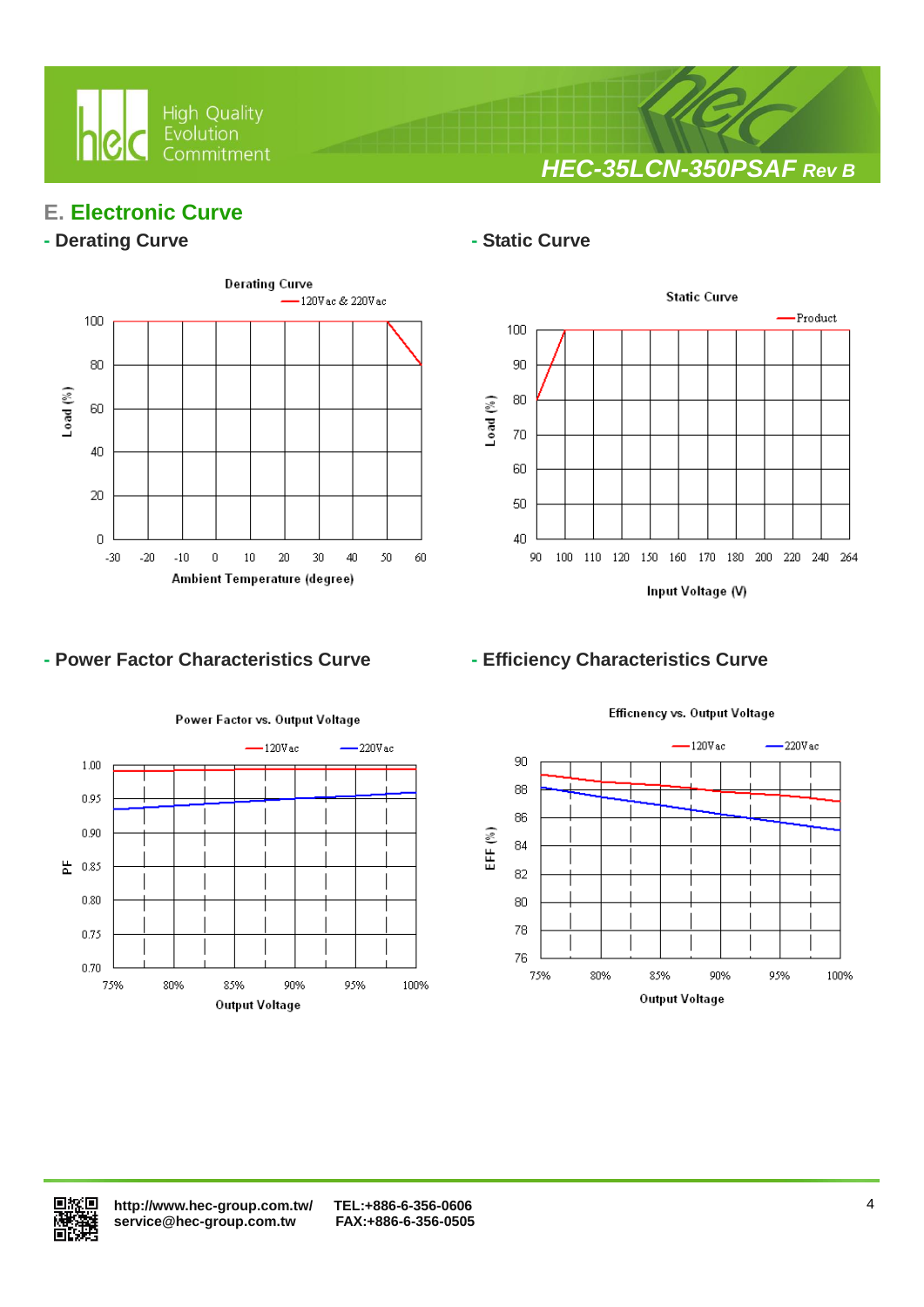

### **- Life Time vs. Case Temperature Curve**



Ι

# **F. Mechanical Outline**



*HEC-35LCN-350PSAF Rev B*











 **<http://www.hec-group.com.tw/>[TEL:+886-6-356-0606](tel:+886-6-356-0606)**   $\overline{\text{service@hec}}$ -group.com.tw